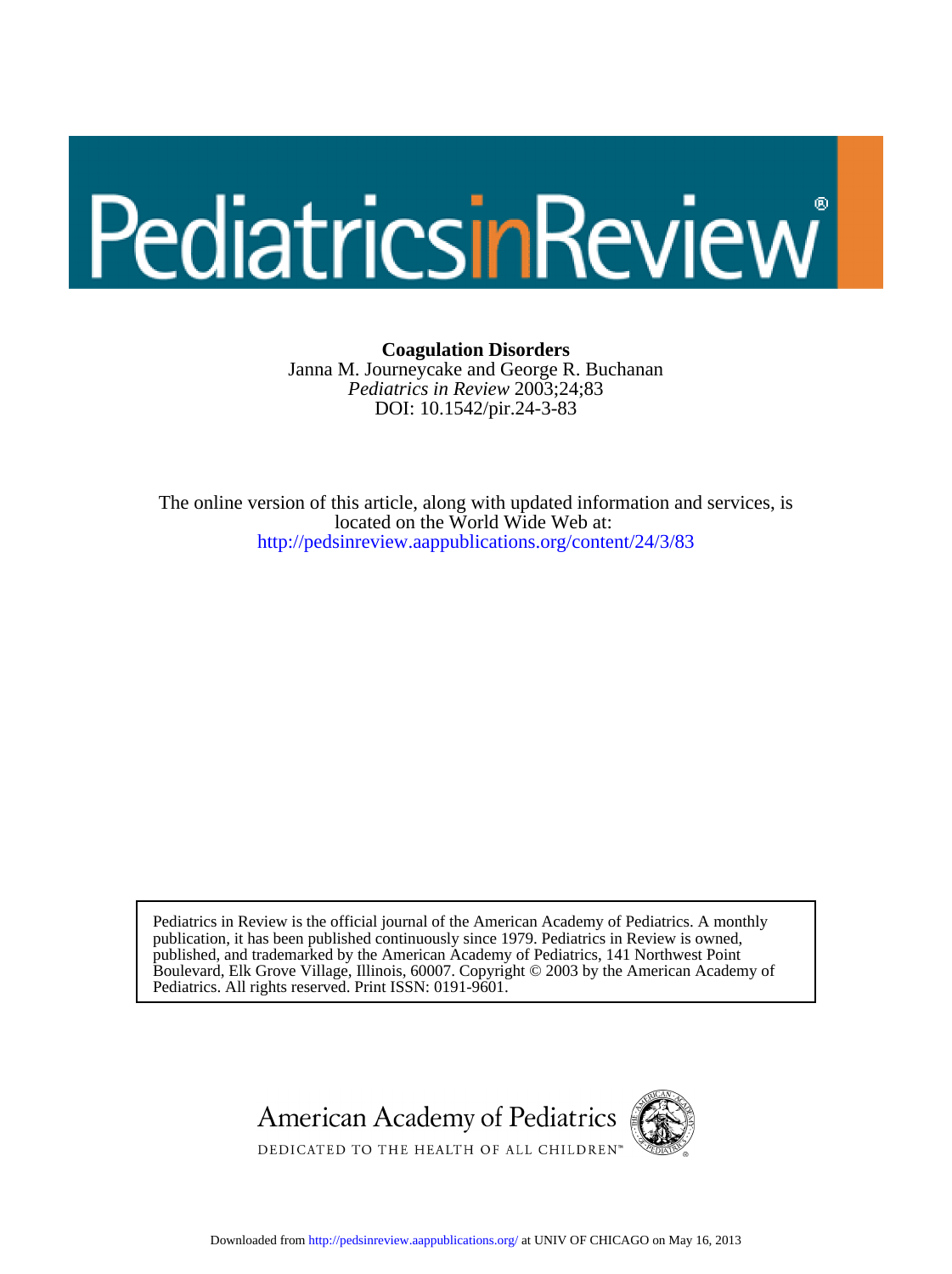# **Coagulation Disorders**

Janna M. Journeycake, MD,\* George R. Buchanan, MD\*

Objectives **After completing the article, readers should be able to:**

- **1. Determine when factor replacement should be given to patients who have hemophilia.**
- **2. Describe the major long-term problems for hemophilia patients.**
- **3. List the variables that affect von Willebrand factor measurements.**
- **4. Delineate the most common risk factor for the development of deep vein thrombosis in children.**
- **5. Characterize the normal range of coagulation proteins according to age.**

#### **Introduction**

Hemostasis is a process by which the body repairs damage to a blood vessel wall to prevent hemorrhage. At the site of injury, a hemostatic plug is formed by the interaction of the vessel wall, platelets, and coagulation factors. As the plug is formed, the coagulation system generates thrombin from prothrombin, thus initiating the formation of a fibrin clot (Fig. 1). This system is well controlled by multiple modulators and inhibitors at each step in the pathway. The major trigger for coagulation is the exposure of tissue factor (TF) in the injured vessel wall. TF binding to Factor VII (FVII), along with calcium and plateletderived phospholipids, activates FX. FX, in conjunction with FV, prothrombin, calcium, and phospholipids, generates thrombin. Thrombin can initiate further thrombin production by the contact factor cascade (intrinsic pathway). It also converts fibrinogen to fibrin and activates FXIII to crosslink and stabilize fibrin. There are several inhibitors of this coagulation mechanism. Antithrombin (AT), heparin cofactor II, and alpha-2 macroglobulin directly neutralize the activity of thrombin. Protein C (PC), protein S (PS),

#### **Abbreviations**

| APCR: | activated protein C resistance         |
|-------|----------------------------------------|
| AT:   | antithrombin                           |
|       | DDAVP: desmopressin acetate            |
| DIC:  | disseminated intravascular coagulation |
| DVT:  | deep vein thrombosis                   |
| Fr.   | factor                                 |
| INR:  | International Normalized Ratio         |
| LA:   | lupus anticoagulant                    |
|       | LMWH: low-molecular weight heparin     |
| PC:   | protein C                              |
| PFA:  | platelet function analyzer             |
| PS:   | protein S                              |
| PT:   | prothrombin time                       |
| PTT:  | partial thromboplastin time            |
| TF:   | tissue factor                          |
| vWD:  | von Willebrand disease                 |
| vWF:  | von Willebrand factor                  |

and endothelial-bound thrombomodulin indirectly inhibit thrombin generation by inactivating FV and FVIII. A disorder of hemostasis can be manifested by either bleeding or thrombosis.

The hemostatic system is dynamic throughout childhood. Specifically, the concentrations of the vitamin K-dependent proteins (FII, FVII, FIX, FX) and contact factors (FXII, high-molecular weight kininogen, prekallikrein) are reduced in the first 6 months after birth. For the most part, children are more protected from thromboembolic disease than are adults because they have a decreased capacity to generate thrombin and an increased ability to inhibit thrombin by alpha-2-macroglobulin. Young children have twice the level of this inhibitor as older individuals. PC activity also is reduced throughout most of early childhood. Because of these differences, age-adjusted normal values need to be used.

#### **Bleeding Disorders**

Several clues from the history and the physical examination may lead to the suspicion of a bleeding disorder, including the existence of a positive family history and the location,

Pediatrics in Review Vol.24 No.3 March 2003 83

\*Division of Hematology-Oncology, Department of Pediatrics, The University of Texas Southwestern Medical Center at Dallas, and the Center for Cancer and Blood Disorders at Children's Medical Center of Dallas, Dallas, TX.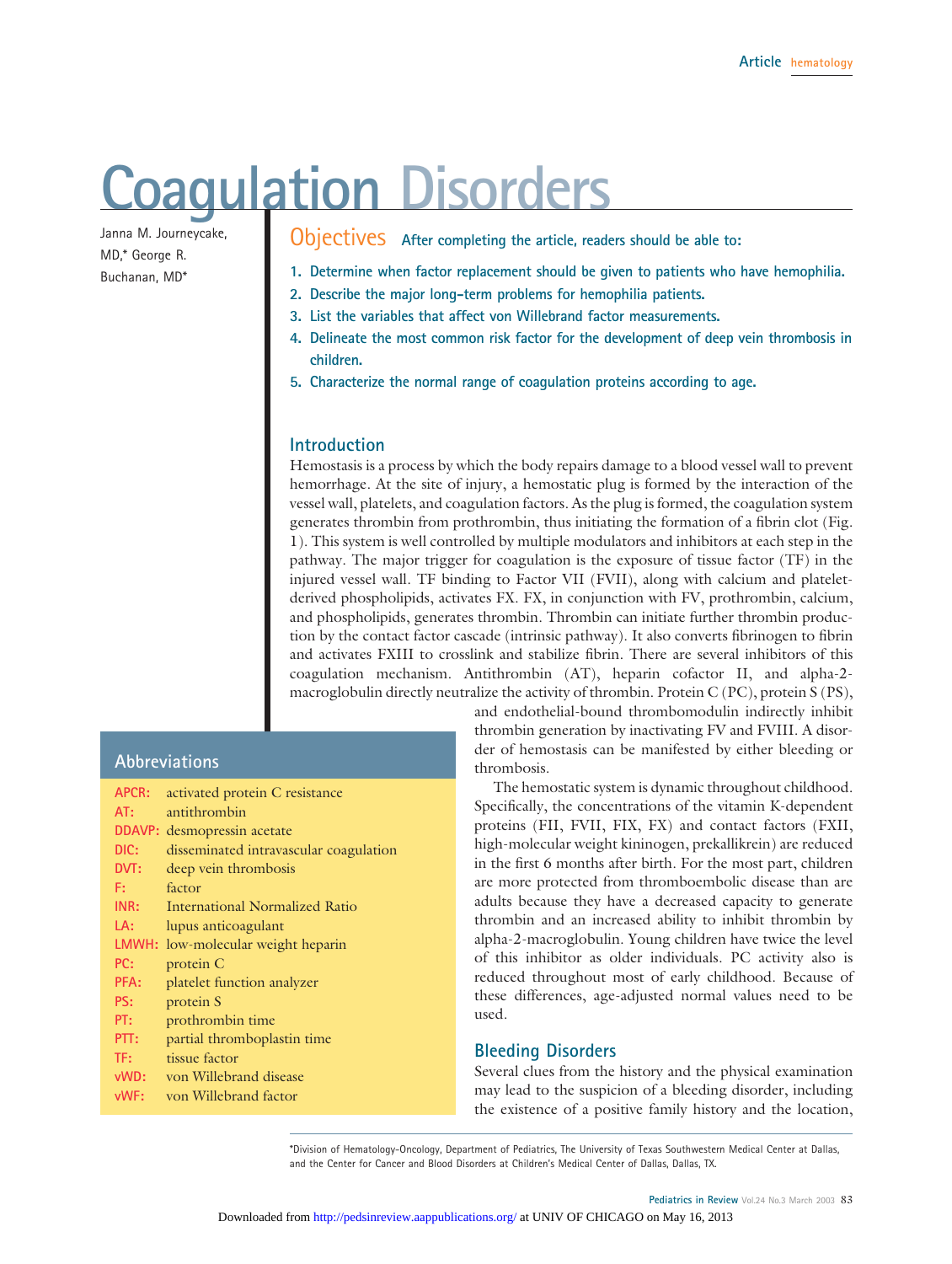

**Figure 1. The coagulation system. Ffactor, TFtissue factor.**

timing, and type of hemorrhage. General pediatricians often are confronted with the dilemma of a patient who has epistaxis, easy bruising, or menorrhagia. A bleeding disorder must be considered if the bleeding is severe or persistent, if there is bleeding from more than one site, or if a medical intervention such as iron replacement or transfusion is necessary. Disorders of primary hemostasis, suggesting an abnormality of platelets or small vessels, are characterized by immediate bleeding from trauma and present as petechiae or superficial ecchymoses. Conversely, impairment of secondary hemostasis (coagulation factor deficiencies) causes delayed bleeding after deep lacerations, surgery, or blunt trauma, with hemorrhage into subcutaneous tissues, joints, muscles, and abdominal viscera.

In the newborn period, bleeding with umbilical cord separation, after circumcision, or within the scalp or brain can be seen in patients who have hemorrhagic disorders. Toddlers present with superficial bruising and prominent deep-tissue bleeding that is more than expected for age. Teenage girls complain of menorrhagia

and may have associated anemia. Figure 2 provides guidelines for evaluating a suspected bleeding diathesis.

Hematologists frequently are consulted about a prolonged prothrombin time (PT) or partial thromboplastin time (PTT) in an asymptomatic child who has no history of bleeding. Although the majority of prolonged PTs or PTTs can be attributed to an error in obtaining or processing the sample, a lupus anticoagulant (LA) sometimes is identified. Generally, LA is associated with infection and is transient in young children. Despite causing a prolonged PTT, LA does not result in bleeding. In fact, paradoxically, it may cause thrombosis, although this problem occurs mostly in older patients who have autoimmune diseases. Occasionally, LA is associated with an acquired prothrombin deficiency manifested by a markedly prolonged PT as well as PTT. These patients may present with acute bleeding, but they rarely have long-term problems.

#### **Hemophilia**

Hemophilia is a heterogenous genetic disorder that affects 1 in 5,000 males, resulting in lower circulating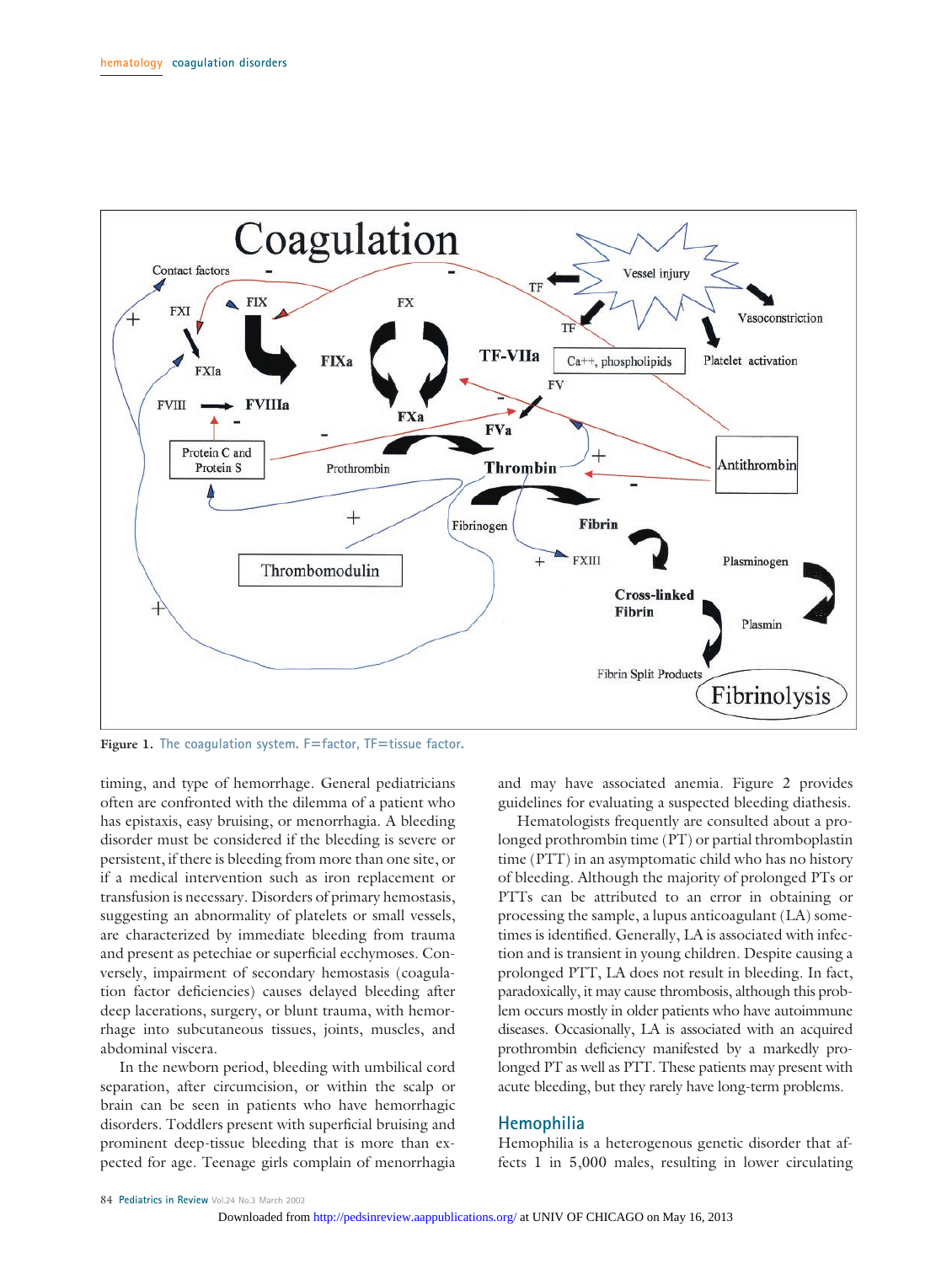

**Figure 2. Approach to the bleeding patient. CBCcomplete blood count, PTprothrombin time, PTTpartial thromboplastin time, TTthrombin time, Ffactor, vWDvon Willebrand disease, PFAplatelet function analyzer, DICdisseminated intravascular coagulation.**

levels of functional FVIII or FIX. A deficiency of one of these factors causes hemorrhage because of delayed clot formation and an abnormally friable clot. Classic hemophilia (hemophilia A or FVIII deficiency) is the cause of hemophilia in 85% of patients; the remaining 15% have FIX deficiency (hemophilia B, Christmas disease). There is no racial predilection for the disease, which typically occurs in males via an X-linked pattern of inheritance. Any male infant born into a family in which hemophilia is known or suspected should be screened by measuring the FVIII or FIX level at the time of birth. FVIII levels in infants and adults are similar, making the diagnosis of hemophilia A accurate at an early age. FIX activity level, however, is lower in newborns than in adults and remains reduced through the first 6 months after birth. Hence, detecting mild or moderately severe hemophilia B may not be possible until a later age. DNA-based prenatal diagnosis is also available by chorionic villous sampling at 10 to 12 weeks' gestation. When hemophilia is identified, prophylactic factor infusion immediately after birth should be considered as a means of preventing intracranial hemorrhage. Because 30% of hemophilia patients

have new mutations and a negative family history, any male infant who has significant neonatal bleeding should be screened.

Hemophilia is characterized by hemorrhage, primarily into soft-tissue and joint spaces. Thirty percent of neonates present with profuse bleeding after circumcision, and 1% to 5% may have intracranial bleeding. However, most patients do not have soft-tissue hematomas until they start rolling over and crawling. The type of bleeding varies with the severity of the factor deficiency. Mild disease (6% to 30% factor activity level) is characterized by infrequent episodes of bleeding that occur primarily after surgery or trauma. Female carriers also can have factor levels as low as 30% and are prone to bleeding during surgery or pregnancy. Patients who have moderately severe hemophilia (1% to 5% factor activity level) have occasional hemarthroses and spontaneous hematomas and are at particular risk after even minor hemostatic challenges. Severe disease  $\leq 1\%$  factor activity level) is characterized by spontaneous bleeding into joints and deep-tissue spaces.

Much of the treatment of hemophilia patients is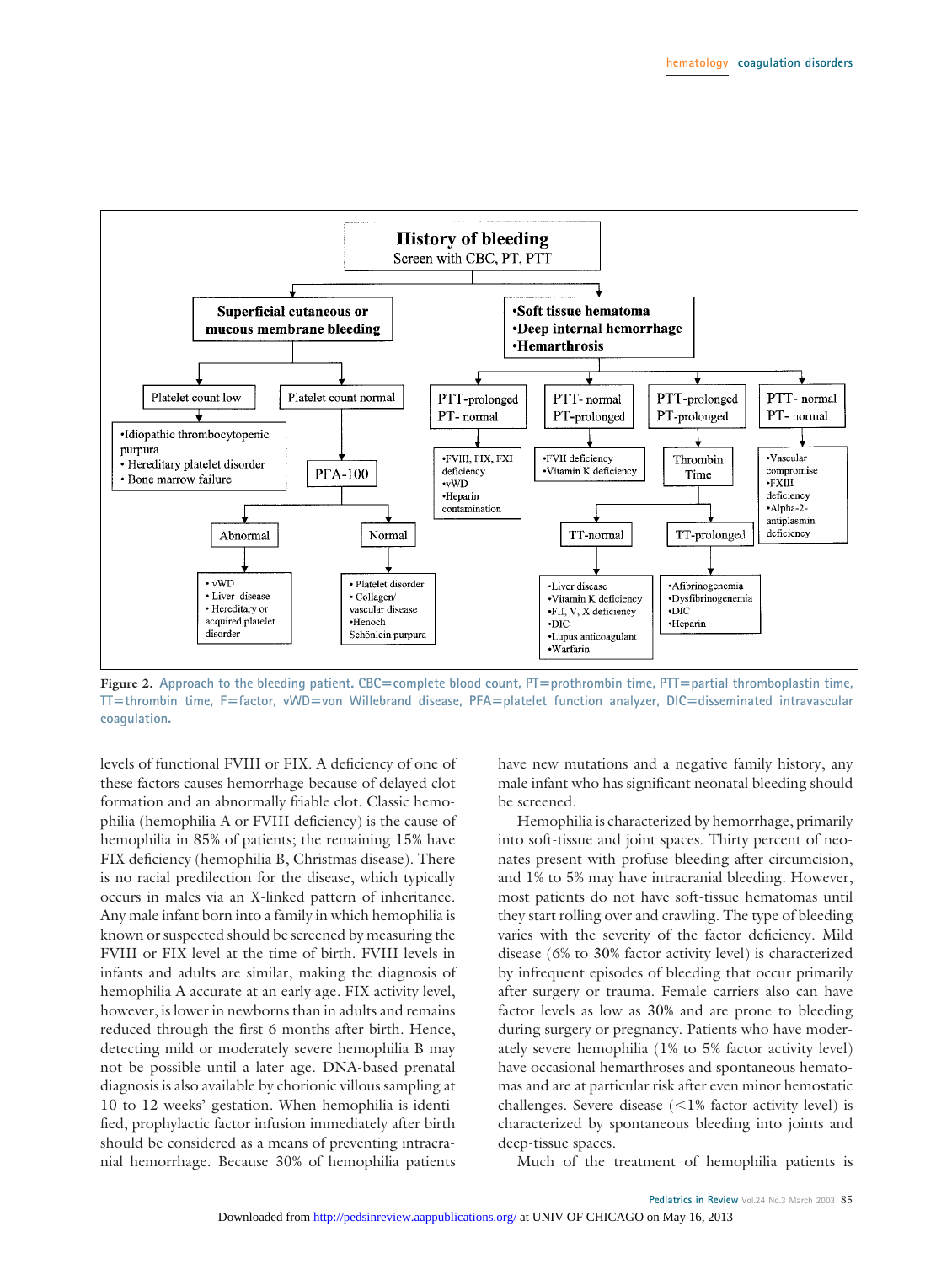# **Table 1. Factor Replacement Products and Guidelines in Hemophilia Therapy**

#### **Products**

- **Recombinant FVIII**
- **Purified Plasma-derived FVIII**
- **Recombinant FIX**
- **Purified Plasma-derived FIX**
- **Porcine FVIII**
- **FIX Prothrombin Complex Concentrate (PCC)**
- **Activated PCC**
- **Recombinant FVIIa**
- **Desmopressin acetate: for mild disease**

#### **Guidelines**

- **Minor bleeding (mouth, muscle, joint, sutures) —Achieve and maintain factor levels of 50% to 60%**
- **Major hemorrhage (head, gastrointestinal, large joint, or muscle; invasive procedures)**
- **—Achieve and maintain factor levels of 100%**
- **1 U/kg of FVIII products 2% rise in FVIII activity**
- 1 U/kg of FIX products  $= 0.7%$  to 1% rise in FIX **activity**

home-based. Parents are taught early how to infuse factor intravenously. Some young patients have central venous catheters, such as tunneled infusion ports, to facilitate this type of therapy. Despite well-educated families and home infusion regimens, any affected patient may present acutely with symptoms warning of significant internal bleeding. The most severe hemorrhages involve the brain, spinal cord, throat, abdomen, and limb compartments. Severe headaches with or without neurologic symptoms may indicate an intracranial hemorrhage and demand immediate intervention. A child can complain of lower abdominal or groin pain and sensory loss over the anterior aspect of the thigh and knee during an iliopsoas muscle bleed. Painful swelling of any extremity may be a precursor to a compartment syndrome. Because of the potential severity of these complications, it is vital not to delay treatment of a patient known to have hemophilia. Factor replacement should be administered on presentation prior to further evaluation (Table 1).

Boys who have hemophilia are at risk for the chronic sequelae of repeated bleeding into joint spaces, including pain, arthritis, and limited range of motion. Young patients who develop "target joints" in which there is repeated bleeding should be placed on a regimen of prophylactic factor replacement in an effort to avoid progression of these chronic changes. Although viral

infections from contaminated factor products once were a problem, human immunodeficiency virus and hepatitis are nonexistent in today's young population of hemophilia patients because of purified plasma-derived or recombinant factor concentrates. Another complication in patients receiving frequent factor infusions is the development of immunoglobulin G antibodies directed against FVIII or IX. These are discovered when a bleeding patient does not respond to therapy as expected or requires significantly more factor replacement. The inhibitory activity is measured by the Bethesda assay. One Bethesda unit per milliliter neutralizes 50% of the added FVIII or IX. Hightiter inhibitors develop in 10% to 15% of patients and require alternative therapy for acute bleeding that bypasses the need for FVIII. A hematologist should be consulted for immune tolerance therapy or "desensitization" as well as for treatment of acute hemorrhage.

#### **von Willebrand Disease**

von Willebrand disease (vWD) is the most common inherited bleeding disorder, affecting up to 1% of the population. von Willebrand factor (vWF) is a circulating plasma glycoprotein made up of high-, intermediate-, and low-molecular weight multimers. It has the ability to bind glycoprotein Ib and glycoprotein IIb-IIIa on platelet surfaces, thus stimulating platelet adhesion and aggregation at the injured vessel wall. vWF also is a carrier of FVIII and is vital for its stabilization in the circulation.

vWD is inherited in an autosomal dominant pattern with variable penetrance. Approximately 80% of cases are classified as type 1 disease, which is a quantitative deficiency in vWF and presents with mild bleeding symptoms; 15% to 20% of patients are classified as having type 2 disease (Table 2). Type 2A disease results from a qualitative deficiency of vWF in which there is an abundance of the small but an absence of the hemostatically effective large multimers, thus causing defective platelet adhesion at the site of vessel injury. In Type 2B vWD, platelet function is enhanced due to an increased affinity of vWF binding to glycoprotein Ib. There also may be associated thrombocytopenia. Type 2N disease is associated with decreased FVIII binding and mimics hemophilia. Finally, type 3 disease is a rare autosomal recessive disorder characterized by the absence of vWF and severe bleeding.

A positive family history, clinical history, and supportive laboratory findings make the diagnosis of vWD. Normal screening test results do not rule out the disorder, and repeated study sometimes is required because vWF levels can vary. The plasma concentration of vWF depends on age, race, and stresses such as exercise, trauma,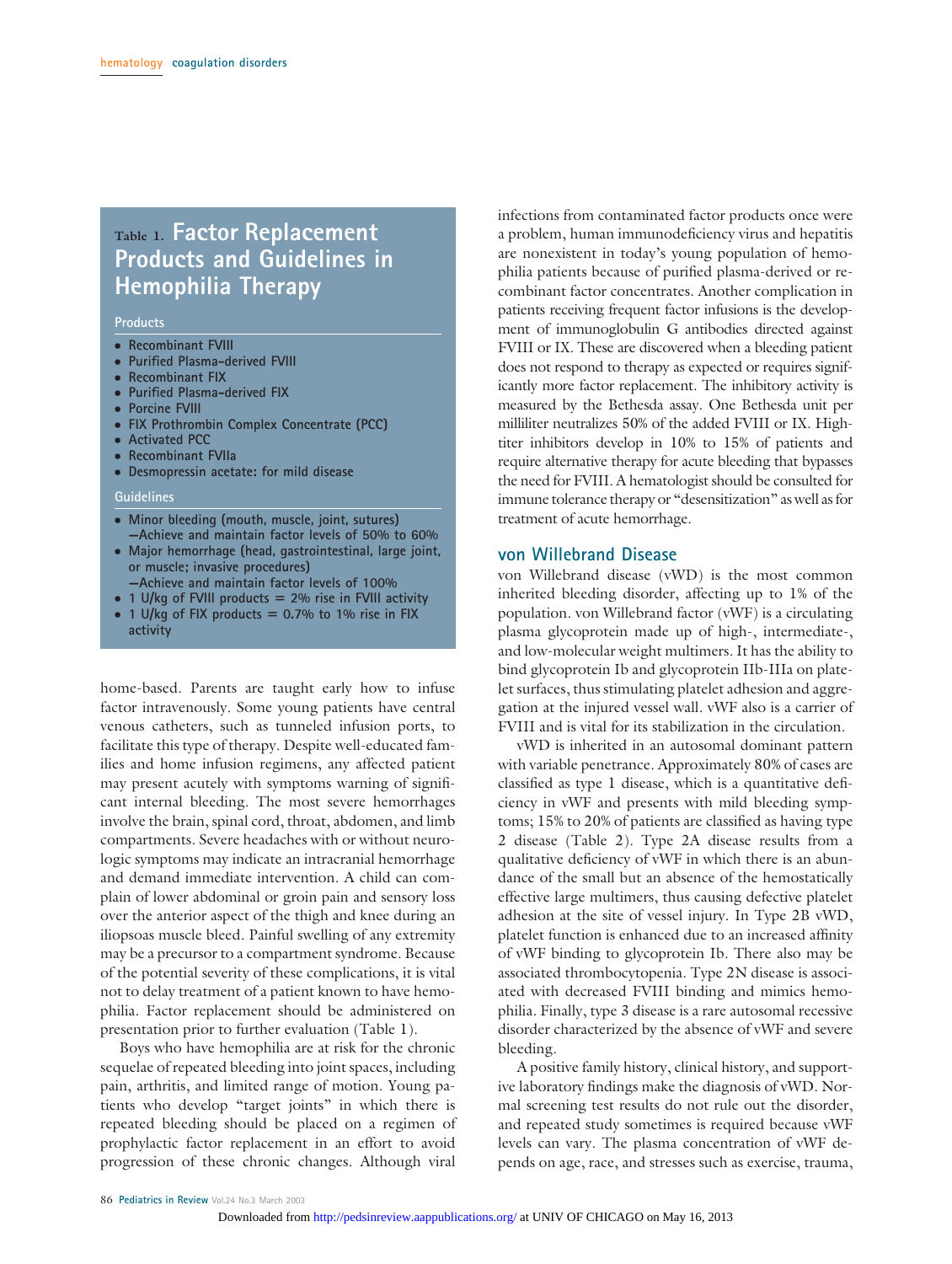|   | Ċ<br>j  |
|---|---------|
|   |         |
|   | ç       |
|   | ļ.<br>Ć |
|   | ŀ       |
|   | ţ<br>ı  |
|   |         |
|   |         |
|   |         |
|   | j       |
|   | ŧ<br>ú  |
|   | h       |
| i |         |
|   | ı       |
|   | Ş<br>í  |
|   | ı       |
|   | h<br>ì  |
|   | ø       |
|   |         |
|   | i<br>¢  |
|   |         |
|   |         |
|   | ĺ       |
|   |         |

| Features                                                                            | Type 1                                | Type 2A                                        | Type 2B                                            | Type 2N               | Type 3                                                                                                                                          |
|-------------------------------------------------------------------------------------|---------------------------------------|------------------------------------------------|----------------------------------------------------|-----------------------|-------------------------------------------------------------------------------------------------------------------------------------------------|
| Inheritance                                                                         | Autosomal dominant Autosomal dominant |                                                | Autosomal dominant                                 | dominant<br>Autosomal | Autosomal recessive                                                                                                                             |
| Bleeding time, PFA-100                                                              | Prolonged                             | Prolonged                                      | Prolonged                                          | Normal                | Prolonged                                                                                                                                       |
| Factor VIII                                                                         | Normal or slightly<br>reduced         | Normal or slightly<br>reduced                  | Normal or slightly reduced                         | Reduced               | Markedly reduced                                                                                                                                |
| <b>WF</b> antigen                                                                   | Reduced                               | Normal or reduced                              | Reduced; increased affinity<br>for platelets       | Normal                | Markedly reduced                                                                                                                                |
| Ristocetin cofactor                                                                 | Reduced                               | Reduced                                        | <b>Reduced</b>                                     | Normal                | Markedly reduced                                                                                                                                |
| concentrations of ristocetin<br>Ristocetin-induced platelet<br>aggregation with low | Absent                                | Absent                                         | Increased                                          | Absent                | Absent                                                                                                                                          |
| vWF multimeric analysis                                                             | Norma                                 | intermediate multimers<br>Absence of large and | Absence of large multimers                         | Normal                | Variable                                                                                                                                        |
| Response to DDAVP                                                                   | response<br>Good <sub>1</sub>         | Variable                                       | DDAVP has been associated<br>with thrombocytopenia | Variable              | with high VWF content])<br>Factor VIII preparation<br>(treat with Humate-P<br>No response to DDAVP<br>intermediate-purity<br>[viral-inactivated |

and pregnancy. Initial screening tests include a complete blood count to rule out anemia and thrombocytopenia, PT/PTT, and a measure of bleeding time. Although historically the skin bleeding time test has been employed to evaluate bleeding signs and symptoms, it has limited usefulness because of a lack of specificity and precision. The platelet function analyzer (PFA-100) is a new in vitro measure of the bleeding time that allows more rapid evaluation and is more sensitive than the traditional bleeding time in the diagnosis of vWD. The PFA-100 is a high shear stress system that measures the time required for formation of a platelet plug that occludes the aperture in a membrane coated with collagen and either adenosine diphosphate or epinephrine. The amount of blood needed to perform the test is minimal, and the test is not operator-dependent. If the screening test results are abnormal, further study is indicated, including von Willebrand antigen, ristocetin cofactor (a functional test of vWF), FVIII level, and blood group. vWF measurements depend on blood group, with type O being associated with lower baseline levels of vWF antigen and activity. In general, patients who have vWD have a prolonged bleeding time or PFA-100 test result, normal PT, normal or slightly prolonged PTT, and low vWF activity. vWF multimer analysis and other special studies can determine specific subtypes of vWD. Type 2B can be screened by measuring ristocetin-induced platelet aggregation using low concentrations of ristocetin. Knowing the type of vWD may be important for determining therapy.

Treatment of vWD depends on the severity of bleeding. Desmopressin acetate (DDAVP) is a synthetic analogue of vasopressin that, when administered at an intravenous dose of 0.3 mcg/kg, increases the level of vWF and FVIII within 1 hour by mobilizing the platelet and endothelial cell stores of vWF and stabilizing FVIII. Before DDAVP becomes part of the treatment plan, a patient who has vWD type 1 or Type 2A should receive a DDAVP challenge. Responsiveness to DDAVP can be determined by measuring vWF levels (and the PFA-100 results, if available) before and after intranasal or intravenous administration. If the factor levels rise into the normal range, DDAVP can be used to treat or prevent bleeding. DDAVP can be administered every 12 to 24 hours as needed for bleeding symptoms. Intranasal DDVAP is available as 1.5 mg/mL of desmopressin and is administered at a dose of 150 to 300 mcg. The dilute form used for enuresis

Pediatrics in Review Vol.24 No.3 March 2003 87

PFA = platelet function analyzer, DDAVP = desmopressin acetate

desmopressin acetate

 $=$  platelet function analyzer, DDAVP  $=$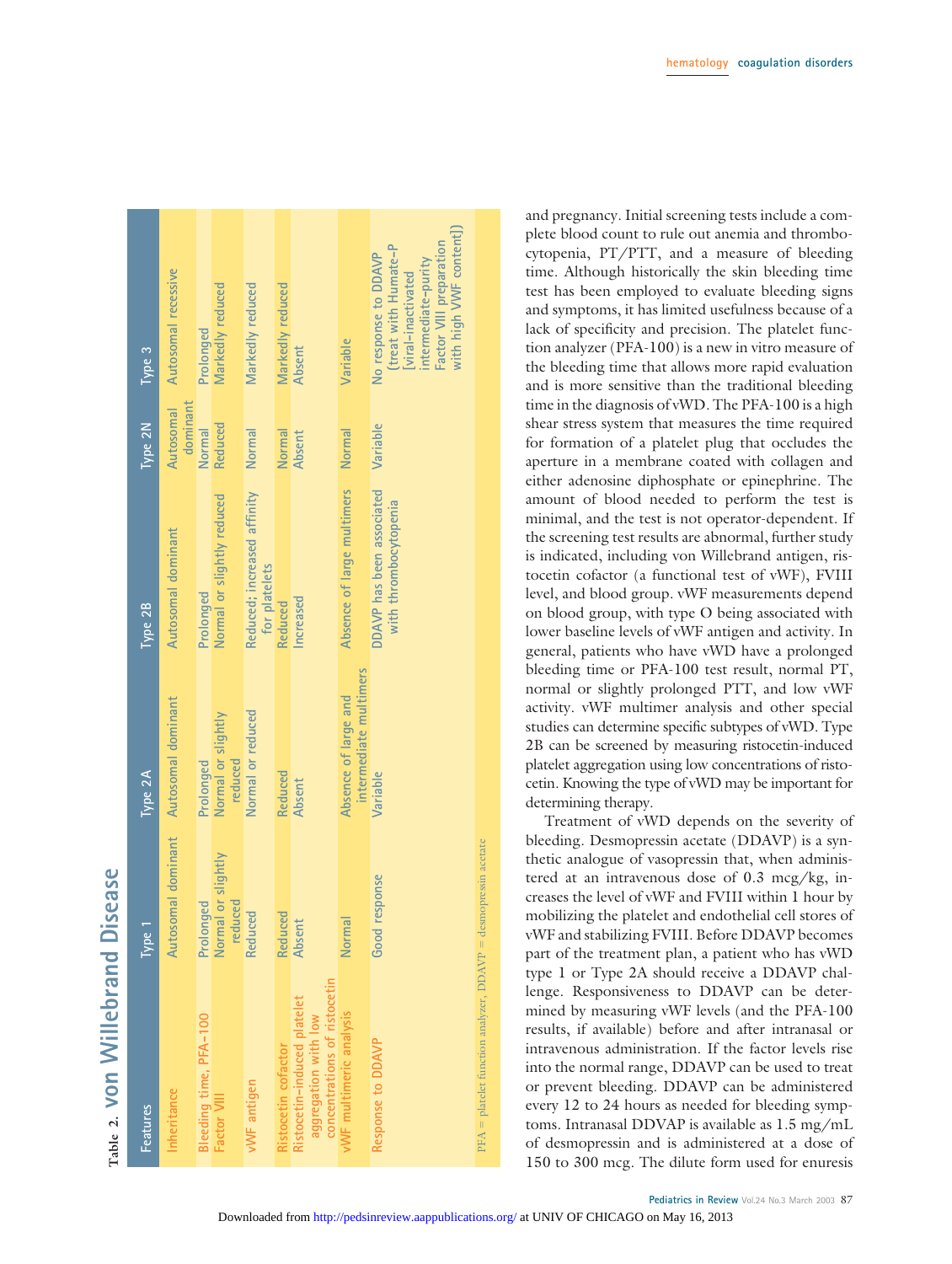and diabetes insipidus is not effective. In patients who have Type 2B vWD, the use of DDAVP has been associated with thrombocytopenia. Other adverse effects of DDAVP include facial flushing, tachycardia, headache, and hyponatremia. Therefore, it is used cautiously in infants. Because of the phenomenon of tachyphylaxis, the efficacy of DDAVP in the prevention and treatment of bleeding may diminish over several days. For acute bleeding that does not respond to DDAVP, a factor VIII-vWF concentrate should be given. Because many adolescent girls who have vWD initially present with menorrhagia, it is important to diagnose and treat any associated anemia in addition to preventing heavy menses with oral contraceptives or monthly courses of DDAVP.

#### **Uncommon Bleeding Disorders**

Other known autosomal recessive bleeding disorders are rare. FXI deficiency may cause mild bleeding. FXIII deficiency results in an inability to crosslink fibrin and can

manifest as severe hemorrhage from the umbilical cord or in the brain. Deficiencies of FII, FV, FVII, and FX also may cause severe bleeding when the factor levels are extremely low. Afibrinogenemia or dysfibrinogenemia is associated with a variable clinical course. Treatment for all of these conditions involves factor replacement by intravenous infusion.

Cryoprecipitate, fresh frozen plasma, or prothrombin complex concentrates generally are used to treat hemorrhage, depending on the diagnosis. Although other factor deficiencies (FXII, prekallikrein, high-molecular weight kininogen) can present with a prolonged PTT, they do not cause bleeding symptoms, so no therapy is needed. Primary collagen/vascular disorders can mimic a hemostatic abnormality. Ehlers-Danlos syndrome typically presents with prominent ecchymoses along with hyperextensible joints and skin, and the most severe form is associated with rupture of medium or large arteries. Hemangiomas and hereditary hemorrhagic telangiectasia are vascular proliferative disorders that can manifest with significant bleeding symptoms involving the airways and the gastrointestinal tract.

#### **Acquired Bleeding Disorders**

Bleeding frequently develops as a complication of other disease processes. Liver disease can cause vitamin K and coagulation factor deficiencies. It also is associated with

splenic sequestration of platelets. Uremia and chronic renal disease are associated with altered platelet function and angiodysplasia. Syndromes characterized by vasculitis, such as Henoch-Schönlein purpura, may mimic a bleeding disorder despite normal hemostatic parameters.

Hemorrhagic disease of the newborn caused by vitamin K deficiency can present in the first 24 hours after birth due to medications ingested by the mother, such as anticonvulsants and warfarin. However, it is seen more commonly in the first week to several months after birth. Generally, affected infants are delivered at home and are breastfed. Children who have cystic fibrosis or other disorders associated with steatorrhea also can develop vitamin K deficiency. Hemorrhage can be prevented by prophylactic injection of vitamin K after delivery.

Deposition of fibrin in the microvasculature and consumption of platelets and procoagulant proteins characterize disseminated intravascular coagulation (DIC). Clinical manifestations include oozing from puncture sites and mucous membranes. Petechiae and palpable



purpura are usually present, especially when associated with endotoxin-mediated sepsis. Supportive care includes maintaining platelet counts greater than  $50\times10^3/mcL$   $(50\times10^9/L)$  and fibrinogen above 100 mg/dL (1.0 g/L). Fresh frozen plasma can be given, although it rarely normalizes hemostasis. DIC always is a secondary event; the underlying cause (sepsis, malignancy, trauma, or Kasabach-Merritt syndrome) must be treated successfully to correct the coagulopathy.

#### **Thrombotic Disorders**

Although thromboembolic events occur uncommonly in children, deep vein thrombosis (DVT) is becoming an increasingly recognized phenomenon in pediatrics. Children can have genetic risk factors for thrombus development, but most thromboembolic events in children are associated with an underlying medical condition, such as malignancy, sepsis, nephrotic syndrome, or congenital heart disease. Most of these conditions or their therapies cause a deficiency of proteins such as AT or PC or an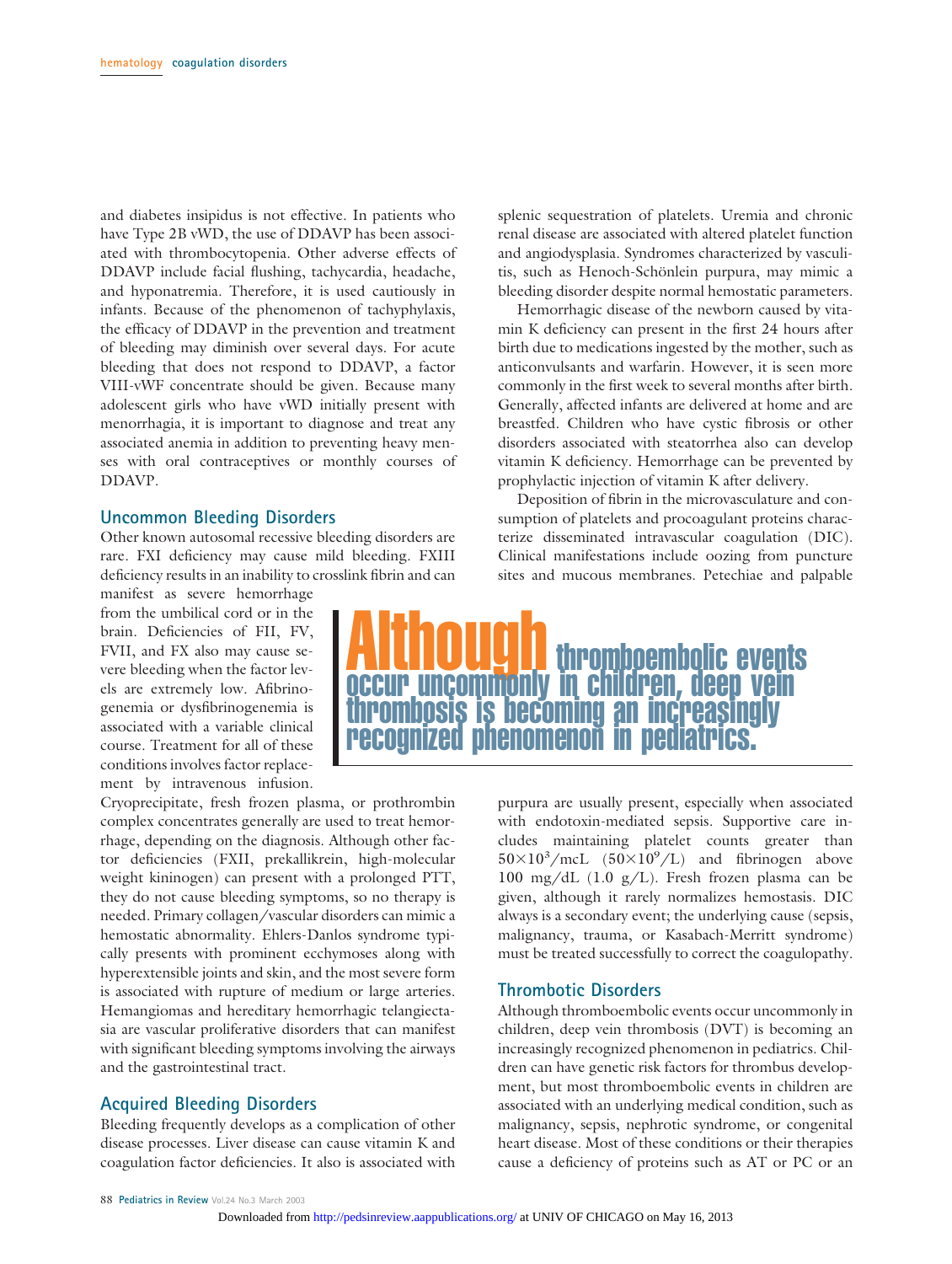elevation of inflammatory mediators such as FVIII and vWF. The most common risk factor for thrombus formation is the presence of a central venous catheter. Central lines are used commonly in critical care and to facilitate the chronic administration of chemotherapy and total parenteral nutrition. Because central venous catheters are placed more often in the subclavian or jugular veins in children, most DVTs occur in the upper venous system. DVT may present with extremity swelling and pain or pulmonary emboli. Arterial thrombosis frequently is seen in neonates requiring umbilical catheters and in patients who have congenital heart disease and are undergoing cardiac catheterization.

Thrombophilia, or the genetic predisposition to form venous or arterial clots, must be considered if there is a positive family history, if there is a history of recurrent clots, if thrombi are in unusual locations, or if there is thrombosis at an early age. The incidence of the genetic mutations leading to hypercoagulability is highest in the Caucasian population. Having thrombophilia in conjunction with an acquired insult greatly increases the risk of a child having severe or recurrent thrombotic disease.

#### **Thrombophilia**

#### **Activated Protein C Resistance**

The most common genetic disorder causing thrombophilia is activated protein C resistance (APCR), usually caused by the factor V Leiden mutation that occurs in 3% to 8% of Caucasians but fewer than 1% of African-Americans. This single point mutation in the FV molecule, in which the arginine is replaced by glutamine at position 506, is inherited in an autosomal dominant pattern. APCR predisposes to DVT because the natural anticoagulant, activated PC, is unable to bind and inhibit the activated FV molecule. The APCR ratio, a modification of the PTT, can be ordered as a screening test. An APCR ratio of less than 2.0 generally is considered abnormal. Abnormal test results should be confirmed by a polymerase chain reaction assay for the FV Leiden mutation. Heterozygous individuals have a threefold increased risk of venous thromboembolism, but persons who are homozygous for the mutation have up to a 30-fold increased risk. Although 30% of patients who have APCR develop thrombosis before middle age, most children do not have problems unless another risk factor is present. Acquired ACPR also can be seen in association with pregnancy and oral contraceptive use.

#### **Prothrombin 20210A Mutation**

Approximately 1% to 2% of Caucasians are heterozygous for the prothrombin 20210A mutation, which is associated with a three to five times increased risk for development of a DVT by early adulthood.

#### **Hyperhomocystinemia**

Mutations in the genes for cystathionine beta-synthase and methylenetetrahydrofolate reductase cause elevated plasma homocysteine levels. Whereas most of the other genetic thrombophilias cause DVT, hyperhomocystinemia rarely causes either arterial or venous thrombotic disease in childhood.

#### **Deficiency of Antithrombin, Protein C, or Protein S**

Homozygous AT deficiency is incompatible with life. Homozygous deficiency of PC or PS causes purpura fulminans within hours of birth. Affected patients also can show signs of in utero ophthalmic, cerebral, or large vessel occlusions. Most infants do not survive the newborn period without aggressive intervention. However, heterozygous deficiencies cause much milder prothrombotic states. Persons who have these deficiencies have a 50% risk of developing thromboembolism by middle age. Although children generally are unaffected, these disorders can be unmasked at an early age when additional prothrombotic triggers are added.

#### **Lipoprotein(a)**

Elevated lipoprotein(a) is associated with cardiovascular disease in adults, but it also is known to have antifibrinolytic properties that make it a risk factor for the development of venous thromboembolic disease. Serum levels of greater than 30 mg/dL (0.3 g/L) increase the likelihood of thromboembolism in childhood by a factor of seven.

#### **Diagnosis, Treatment, and Long-term Considerations of Thrombotic Disease**

Evaluating hypercoagulability, inherited or acquired, involves first confirming the diagnosis of DVT. The gold standard test is venography, but Doppler ultrasonography, spiral computed tomography, and magnetic resonance imaging also have been used. Unfortunately, Doppler ultrasonography is not a sensitive test for DVT of the upper venous system. Identifying congenital deficiencies at the time of diagnosis of DVT may be difficult because levels of coagulation proteins such as PC and AT may be low during acute sepsis, malignancy, or a flare of systemic lupus erythematosus. The tests ideally should be performed 3 to 6 months after the acute event to confirm a congenital problem and to help determine the length of anticoagulant therapy. Warfarin therapy will reduce PC and PS values, so the laboratory evaluation should be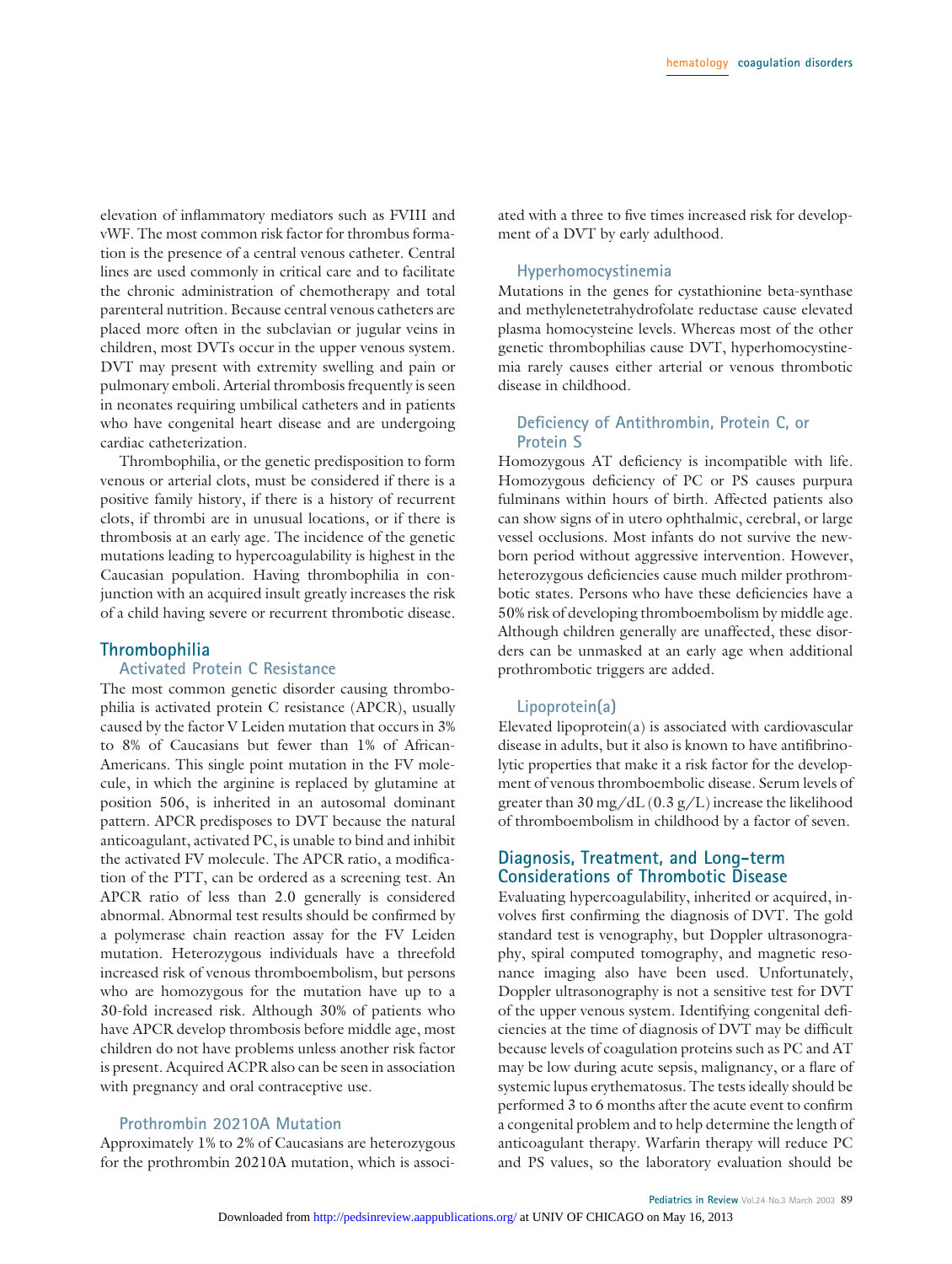# **Table 3. Laboratory Tests for Hypercoagulability**

**Strongly suggested**

- **Activated Protein C Resistance Ratio (APCR) —Factor V Leiden mutation if APCR is abnormal**
- **Prothrombin 20210A mutation**
- **Protein C activity**
- **Protein S activity**
- **Antithrombin activity**
- **Antiphospholipid antibodies**
- **Lupus anticoagulant panel**

**Other tests to consider**

- **Plasma homocysteine**
- **Lipoprotein(a)**
- **Factor VIII**

performed off of oral anticoagulation. Family studies often can be helpful in these situations. Table 3 describes the evaluation for thrombophilia.

Once a congenital prothrombotic state is identified, patients need to be counseled about the risk of future thromboembolic events. Girls should be cautioned about DVT associated with oral contraceptive use and pregnancy. Prophylaxis against thrombi is considered in situations of prolonged immobilization, surgery, or serious infection. Treatment of an acute thrombus is initiated with unfractionated or low-molecular weight heparin (LMWH). If the occlusion is life-threatening, immediate thrombolytic therapy with tissue plasminogen activator or recombinant urokinase should be considered with the assistance of the hematologist and intensive care team. Patients then are changed to oral warfarin or continue LMWH for at least 3 to 6 months. After that period, anticoagulation should be considered for prevention during high-risk situations. Children who have no underlying predisposition for thromboembolism but develop a DVT associated with a central venous catheter do not require long-term therapy. However, patients who have recurrent or severe DVT and a known thrombophilia mutation probably require lifetime anticoagulation.

Close follow-up is necessary by monitoring the Inter-

national Normalized Ratio (INR) for patients receiving warfarin or the anti-factor Xa level for patients receiving LMWH. Because these medications have the potential to induce osteoporosis, careful assessment of bone density and growth also is necessary. Any patient who has a history of DVT has the potential to develop pulmonary embolism, recurrent thrombosis, or postphlebitic syndrome characterized by chronic pain and swelling and discoloration of the affected extremity. However, the frequency of these complications in children is unknown. The problem of DVT in children who have central lines only now is beginning to be appreciated fully. Even though we have used long-term catheters for the past 25 years, we do not know the incidence of DVT in this setting, nor do we know if subacute or chronic DVT has serious sequelae.

#### **Conclusion**

Diagnosing a coagulation disorder involves taking a careful history and confirming the findings with laboratory evidence. A correct diagnosis is necessary to determine initial and long-term therapy as well as for genetic counseling. The general pediatrician should be able to perform the appropriate screening tests and to interpret them correctly. Once a diagnosis is suspected or confirmed, consulting a pediatric hematologist to determine long-term management is recommended.

#### **Suggested Reading**

- Andrew M, Monagle PT, Brooker L. *Thromboembolic Complications During Infancy and Childhood*. Hamilton, Ontario, Canada: BC Decker Inc; 2000
- Fressinaud E, Veyradier A, Truchaud F, et al. Screening for von Willebrand disease with a new analyzer using high shear stress: a study of 60 cases. *Blood.* 1998;91:1325–1331
- Mannucci PM, Tuddenham EG. The hemophilias: from royal genes to gene therapy. *N Engl J Med.* 2001;344:1773–1779
- National Hemophilia Foundation Web site: www.hemophilia.org/ resources/handi. htm
- Sadler JE, Mannucci PM, Berntrop E, et al. Impact, diagnosis and treatment of von Willebrand disease. *Thromb Haemost.* 2000; 84:160–174
- Seligsohn U, Lubetsky A. Genetic susceptibility to venous thrombosis. *N Engl J Med.* 2001;344:1222–1231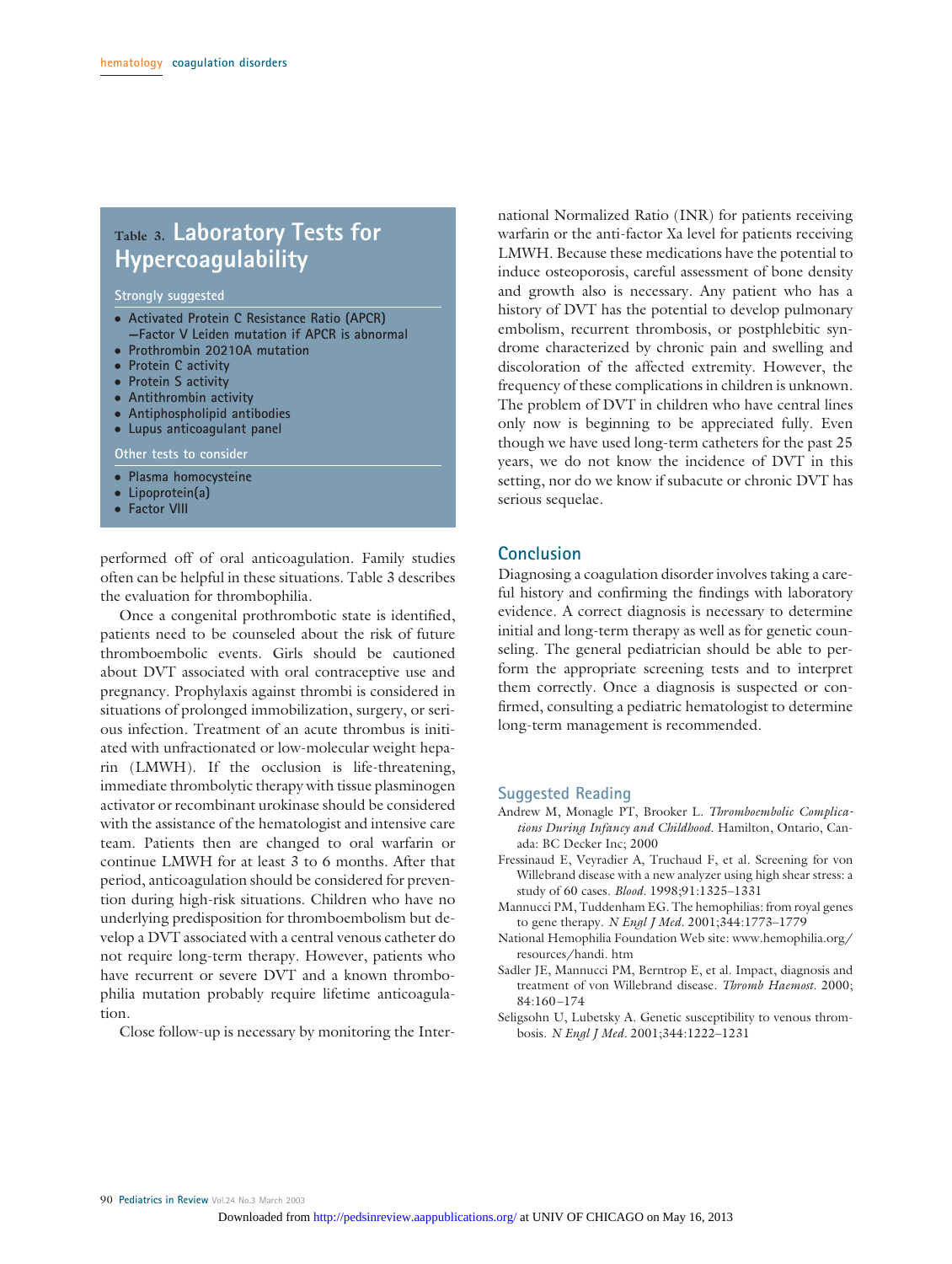## **PIR Quiz**

#### **Quiz also available online at www.pedsinreview.org.**

- **6. The parents of a 3-year-old African-American girl report that the mother's sister has an 8-month-old boy who has just been diagnosed as having hemophilia A. There is no other family history of hemophilia. They have read a good deal of information on the Internet and want to know if the information is correct. Which of the following information is correct?**
	- **A. Any future male children of this couple have a 25% chance of having hemophilia.**
	- **B. Fifty percent of patients who have hemophilia have hemophilia A.**
	- **C. The disorder is rare in African-Americans.**
	- **D. Their daughter has a 25% chance of having hemophilia.**
	- **E. Thirty percent of children who have hemophilia constitute new mutations who have no family history.**
- **7. The most common presentation of hemophilia is:**
	- **A. Bleeding following circumcision.**
	- **B. Epistaxis.**
	- **C. Hematuria.**
	- **D. Intracranial hemorrhage following vaginal delivery.**
	- **E. Soft-tissue swelling after the first few months of life.**
- **8. During your initial visit with the family of 4-year-old boy who is new to your practice, you learn that the boy's father has von Willebrand disease. In answering their questions about the disorder, which of the following is correct?**
	- **A. Blood type A is associated with lower factor VIII levels.**
	- **B. It usually is inherited as an autosomal dominant disorder with complete penetrance.**
	- **C. It usually is inherited as an autosomal recessive disorder.**
	- **D. The disease affects as many as 1% of the general population.**
	- **E. The disease is related most commonly to a qualitative disorder of von Willebrand factor.**
- **9. An 8-year-old child who has no prior medical problems develops pain, swelling, and a tender cord in the popliteal region. Doppler ultrasonography reveals a deep vein thrombosis. In considering further evaluation, which of the following is correct?**
	- **A. Activated protein C resistance is found in 3% to 8% of Caucasians.**
	- **B. Family studies rarely are helpful.**
	- **C. Levels of congenitally deficient factors rarely are affected by concomitant medical conditions.**
	- **D. Oral anticoagulants reduce the levels of protein C and antithrombin III.**
	- **E. Prothrombin 20210A is rare, and the test for it is not performed routinely.**
- **10. A 10-year-old boy develops pain and swelling of his left calf followed within several hours by moderate respiratory distress. Doppler ultrasonography confirms the presence of a deep vein thrombosis in his femoral vein, and a ventilation perfusion scan reveals a small right-sided pulmonary embolus. He had a deep vein thrombosis in his right leg 2 years ago, at which time he was found to have the prothrombin 20210A mutation. The most appropriate therapy for this child is:**
	- **A. Lifelong antiplatelet therapy.**
	- **B. Lifelong therapy with oral anticoagulants.**
	- **C. Observation and treatment with oral anticoagulants if pulmonary embolus occurs.**
	- **D. Three months of low-molecular weight heparin therapy.**
	- **E. Three months of oral anticoagulant therapy.**